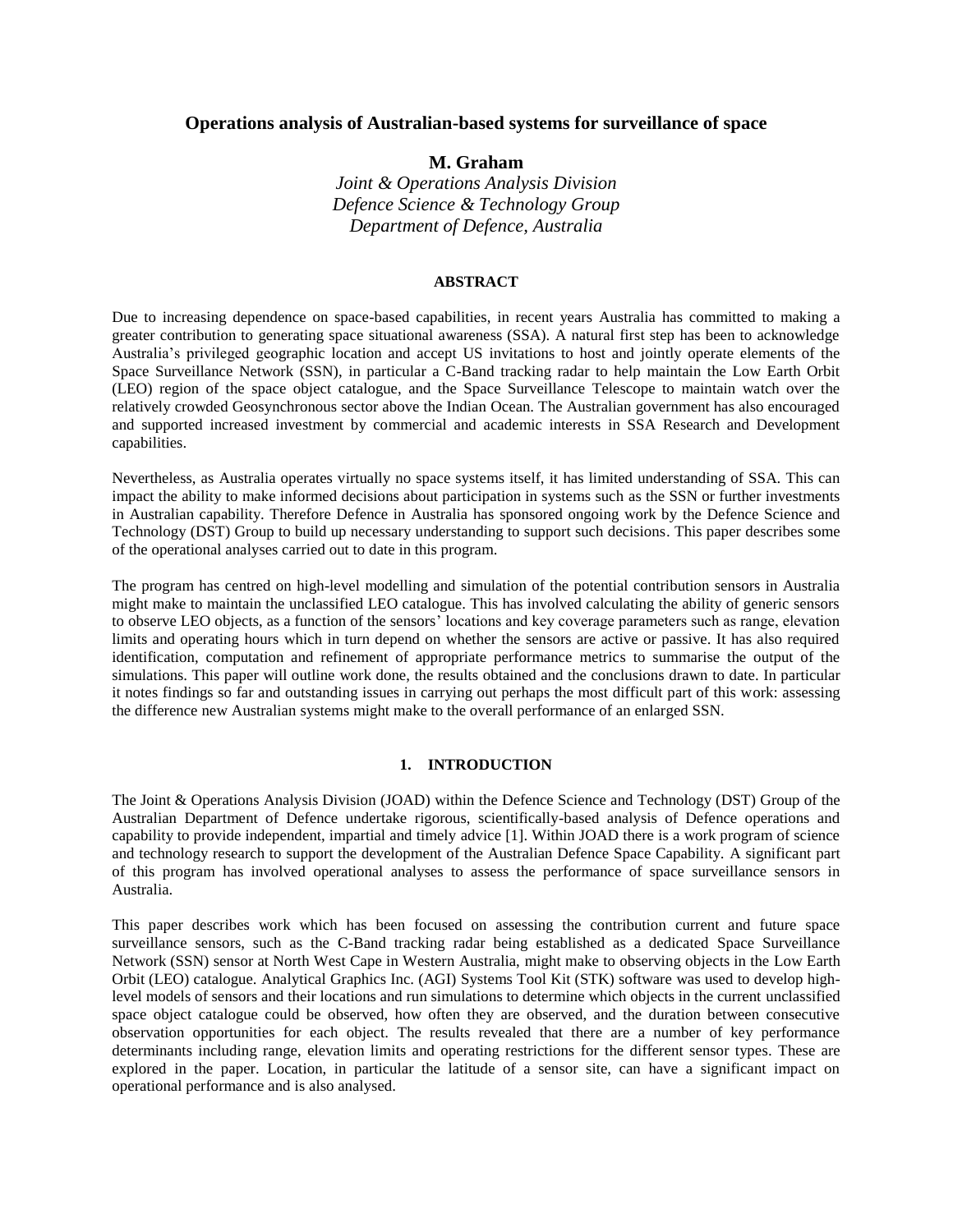The paper is structured as follows. Section 2 provides an overview of current and planned future space surveillance systems in Australia operated by military, academia and industry. It also describes limitations of the current United States (US) SSN and highlights the potential benefits of locating systems in Australia. Section 3 outlines the metrics applied to assessing sensor performance in the operational analysis studies. Section 4 describes the modelling and simulation approach and methodology for assessing operational performance of space surveillance sensors. Section 5 presents the results and Section 6 describes the key findings and conclusions from this work. Finally, Section 7 highlights areas for future work including an assessment of the performance improvements from space surveillance sensors in globally dispersed locations.

# **2. SPACE SURVEILLANCE SYSTEMS IN AUSTRALIA**

Space surveillance systems play a crucial role in producing space situational awareness (SSA). However, Australia does not have an established SSA capability and is instead reliant on its allies, in particular the US, to provide this information. Australia has many independent systems, proposed or current, capable of performing space object monitoring and in turn producing SSA, although these are not part of an indigenous network and in most cases do not provide data to existing networks such as the SSN.

Most of Australia's SSA information comes from the US space object catalogue which is generated using sensor observations from the SSN. The current SSN has limited coverage over the southern hemisphere due to most of its sensors being located in the northern hemisphere. This can restrict coverage of up to half an orbit for objects in LEO. Figure 1 shows the coverage of SSN sensors tasked to tracking and cataloguing objects in LEO. Coverage is shown to an altitude of 800 km which represents the most highly populated region of  $LEO<sup>1</sup>$ . Most sensors in the network don't have a dedicated or primary mission of space surveillance with many designed as missile warning systems (collateral) and some not owned or operated by the US Air Force (contributing). This further limits the ability of the SSN to produce timely and accurate data for the catalogue.



Figure 1. Coverage of sensors in the SSN at an altitude of 800 km. Dedicated space surveillance sensors are shown in green, contributing sensors in yellow and collateral sensors in red. Dashed white line represents the equator.

To improve global coverage of the SSN, particularly in the southern hemisphere, Australia has been invited by the US to host space surveillance systems [\[2\]](#page-9-1), including a C-Band tracking radar, currently being set up at North West Cape in Western Australia after relocation from Antigua. The system is a mechanically steered dish radar that can provide very accurate tracking of space objects, primarily in LEO. This will be a dedicated space surveillance sensor in the SSN when operational and should provide significant additional coverage of LEO within the network. Also being acquired through a joint Australian/US arrangement is a Space Surveillance Telescope (SST) to survey the

 $\overline{a}$ 

 $1$  Analysis of the unclassified space object catalogue (August 2014) shows that around 44% of objects in LEO have a perigee altitude between 700 and 900 km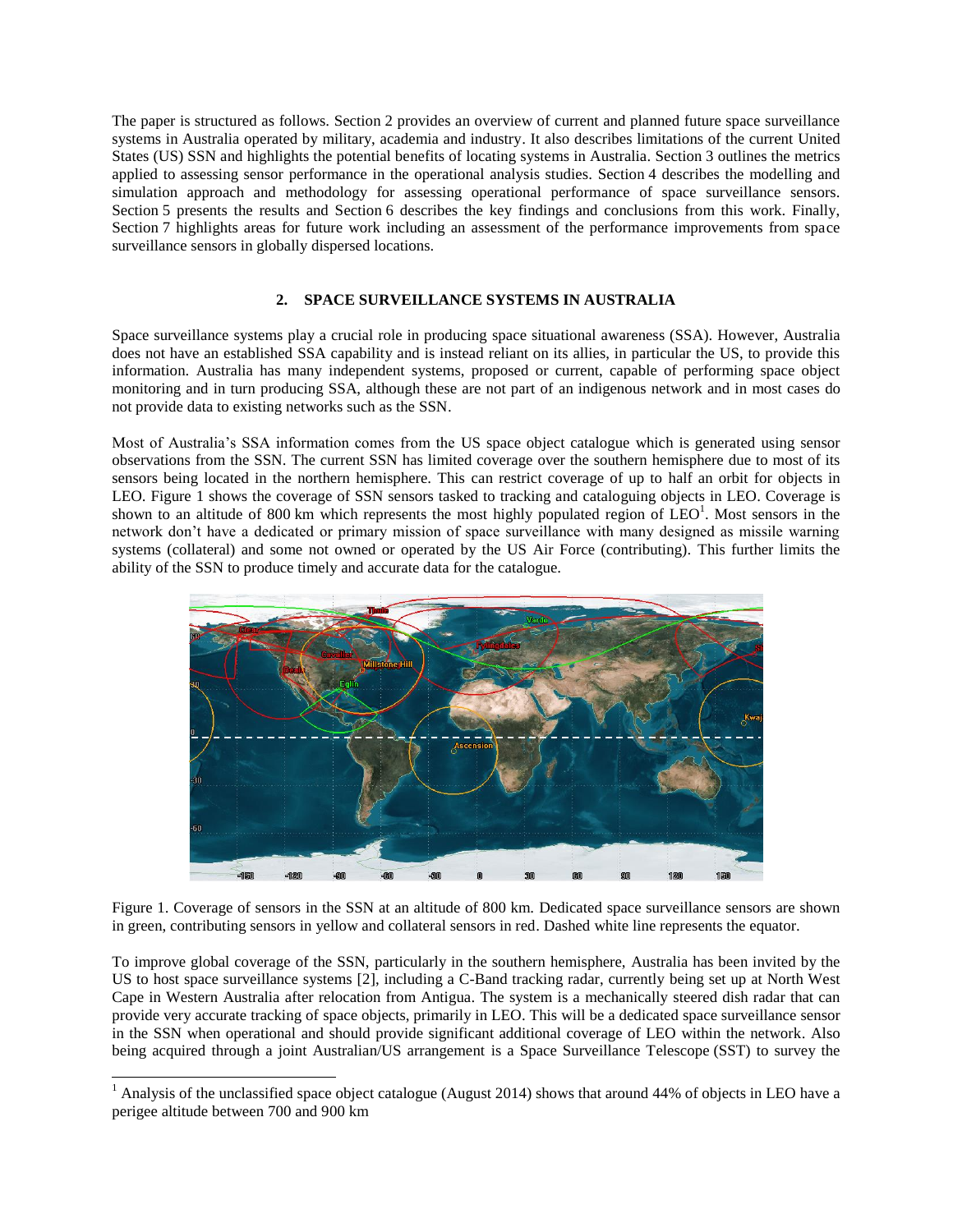Geosynchronous region above the Indian Ocean. This system is being relocated from New Mexico, US, to the facility at North West Cape, Western Australia. Despite these planned acquisitions, Australia has limited experience in conducting SSA activities or understanding of what they may contribute to observing space objects. Therefore operational analyses are required to make these assessments and inform Australian investment decisions.

The C-Band tracking radar and SST are not the only SSA systems planned or currently operating in Australia. Within Australian Defence, The National Security and Intelligence, Surveillance and Reconnaissance Division (NSID) of DST Group have also procured several optical telescopes for research in the space surveillance field [\[3\]](#page-9-2). These systems are located at the DST Group site in Edinburgh, South Australia. Similar optical systems capable of producing SSA are also operated by academic institutions in Australia. These include an operational node of the US Air Force Academy Falcon Telescope Network (FTN) located at University of New South Wales Australian Defence Force Academy in Canberra [\[4\]](#page-9-3). Additional FTN nodes have been proposed for academic institutions in Perth, Western Australia, and Brisbane, Queensland. Industry is also becoming an emerging player in SSA in Australia. Electro Optic Systems Pty. Ltd. (EOS) has developed a ground based laser for high precision space object tracking [\[3\]](#page-9-2). A proof of concept system is currently operational at Mt. Stromlo, near Canberra. A second node is planned to be deployed alongside other SSA systems at North West Cape, Western Australia.

These systems provide Australia with the capability to track space objects and produce SSA using a variety of radar, passive optical and laser systems. The metrics to assess the operational performance of these systems for observing objects in the existing unclassified space object catalogue are presented in the next section.

# **3. PERFORMANCE METRICS**

Assessing the potential contribution sensors in Australia might make to maintaining the unclassified LEO catalogue required the identification of suitable performance metrics<sup>2</sup>. The choice of metrics was based on how well they could answer the following questions:

- What can a sensor or network of sensors observe? Where do coverage gaps, if any, currently exist?
- How often can a sensor or network of sensors observe a given object? Is there an acceptable revisit rate to maintain coverage of previously catalogued and newly discovered objects?
- What is the longest time interval that an object may go unobserved? Given the degradation in accuracy over time of Two Line Elements (TLEs) propagated using the Simplified General Perturbations No. 4 (SGP4) algorithm, which objects may suffer from unacceptable position accuracy that could lead to unidentified conjunctions or even objects being declared lost?

A suitable approach to exploring this problem is modelling and simulation. Therefore, the metrics chosen to answer these questions needed to be computable in a modelling and simulation environment. AGI's STK software [\[5\]](#page-9-4) was chosen as the engine for the simulations. STK was originally developed to solve problems involving Earth orbiting satellites. Over the years it has been expanded to cover modelling and simulation of air, land and maritime environments in addition to space. STK was selected since it can accurately model satellite orbits and determine visibility between ground and space objects. Computations were based around access<sup>3</sup> calculations in STK. This is essentially a geometric line of sight calculation with additional constraints imposed including the field of regard of the sensor, atmospheric refraction and lighting.

The metrics used to assess the potential sensor performance and answer the questions above were:

 $\overline{a}$ 

- *Observable objects*: The number of potentially observable objects, *i.e.* the number of objects (represented as percentage of the catalogue) observed over the simulation period.
- *Frequency of observations*: Also referred to as the number of accesses or orbits observed. This represents the number of times a given object is observed (percentage of orbits observed) over the simulation period.
- *Observation gaps*: The time interval (or number of orbits) between consecutive observation opportunities for a given object.

<sup>&</sup>lt;sup>2</sup> The metrics and problem solving approach described here have been published in a paper [\[6\]](#page-9-5) by the author in the Australian Defence Operations Research Review. This is an internal Australian Defence publication.

<sup>&</sup>lt;sup>3</sup> The term 'access' refers to visibility from one object (*e.g.* a sensor) to another object (*e.g.* a satellite) based on constraints placed upon them in the scenario.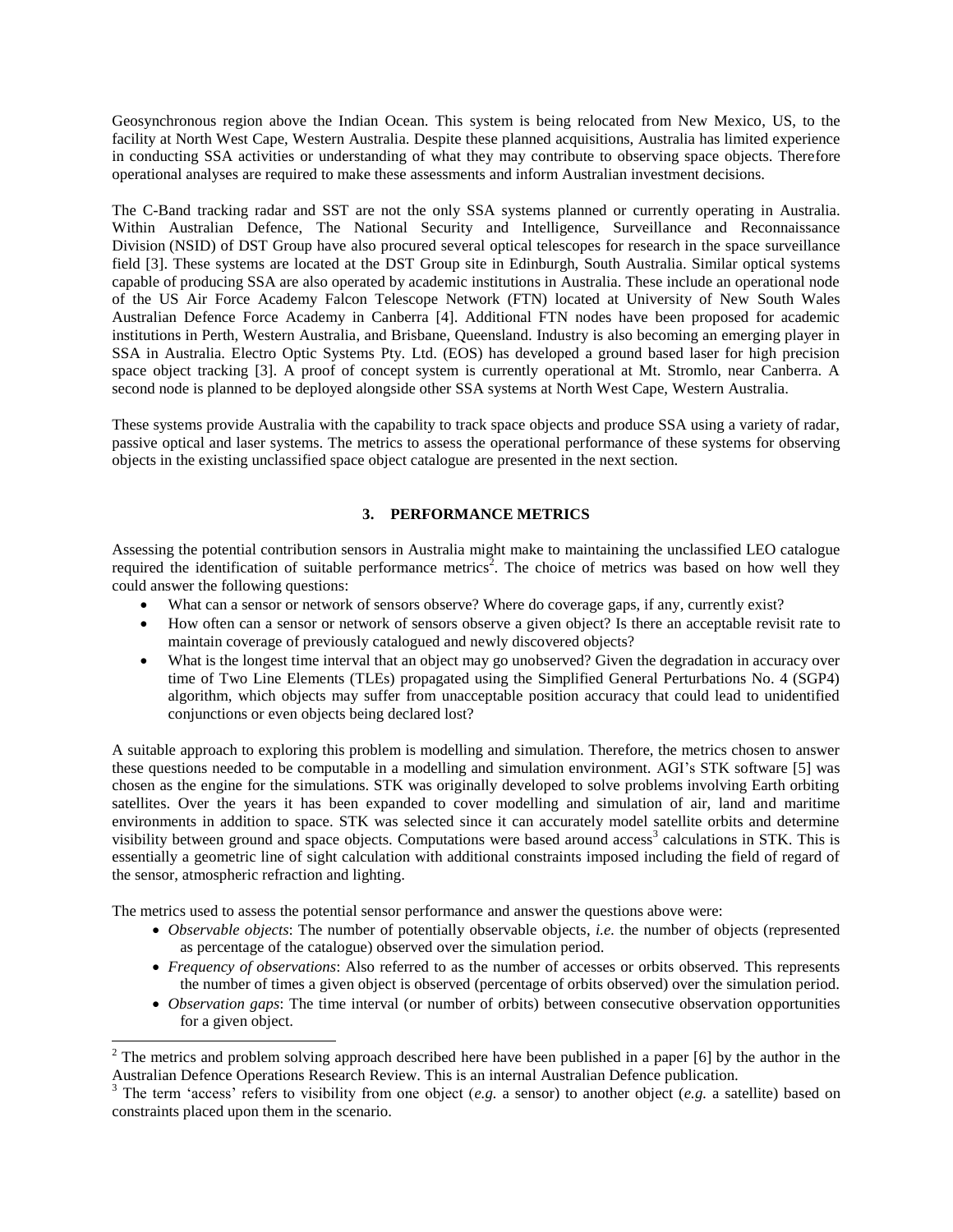These metrics allow determination of the theoretical maximum performance of a given sensor or network to observe objects in the space object catalogue. These metrics do not assess the capability of the sensor to track the objects since the actual operation of the sensor is not explicitly modelled. For example, a given sensor may not be capable of tracking all objects within the field of regard over a given time period. This may be due to the time required to acquire and process an object track, or limitations in the field of view of the sensor or its ability to rapidly shift its field of view. It is also assumed that an object can be observed by a given sensor if it satisfies the access constraints imposed regardless of its size, radar cross section or visual magnitude since these aspects are not modelled.

# **4. ASSESSING OPERATIONAL PERFORMANCE**

The assessment of the operational performance of sensors against the metrics described in the previous section was accomplished using modelling and simulation. STK software was used to propagate the orbits of objects contained in the space object catalogue, model the sensors for observing space objects, compute visibility between sensors and space objects, and compute the performance metric results.

The simulation developed was controlled by a MATLAB script that sends commands to and receives output from STK. Microsoft Excel spreadsheets were used to manage the input and output files. The simulation flow diagram is shown in Figure 2. The inputs, outputs and processes are aligned with the software tool used to perform each task. The simulation consists of four components aligned to the columns in the diagram:

- Define and generate the STK scenario
- Import and create sensor models
- Import orbital elements sets and propagate satellite orbits
- Compute access and generate output results



## Figure 2. Simulation flow diagram

The operational performance assessment considered the effects of variations in sensor range, elevation and operating hours of radar, passive optical and laser type sensors at varying locations within the Australian region. Radars and laser trackers are active systems, so their performance is primarily limited by the requirement that the object being tracked is within the sensor's maximum operating range. These systems can be constrained by operating hours due to cost, staffing or other tasking even though they can be capable of operating continuously throughout the day and night. Optical telescopes operating in the visible spectrum are instead limited to operating during the terminator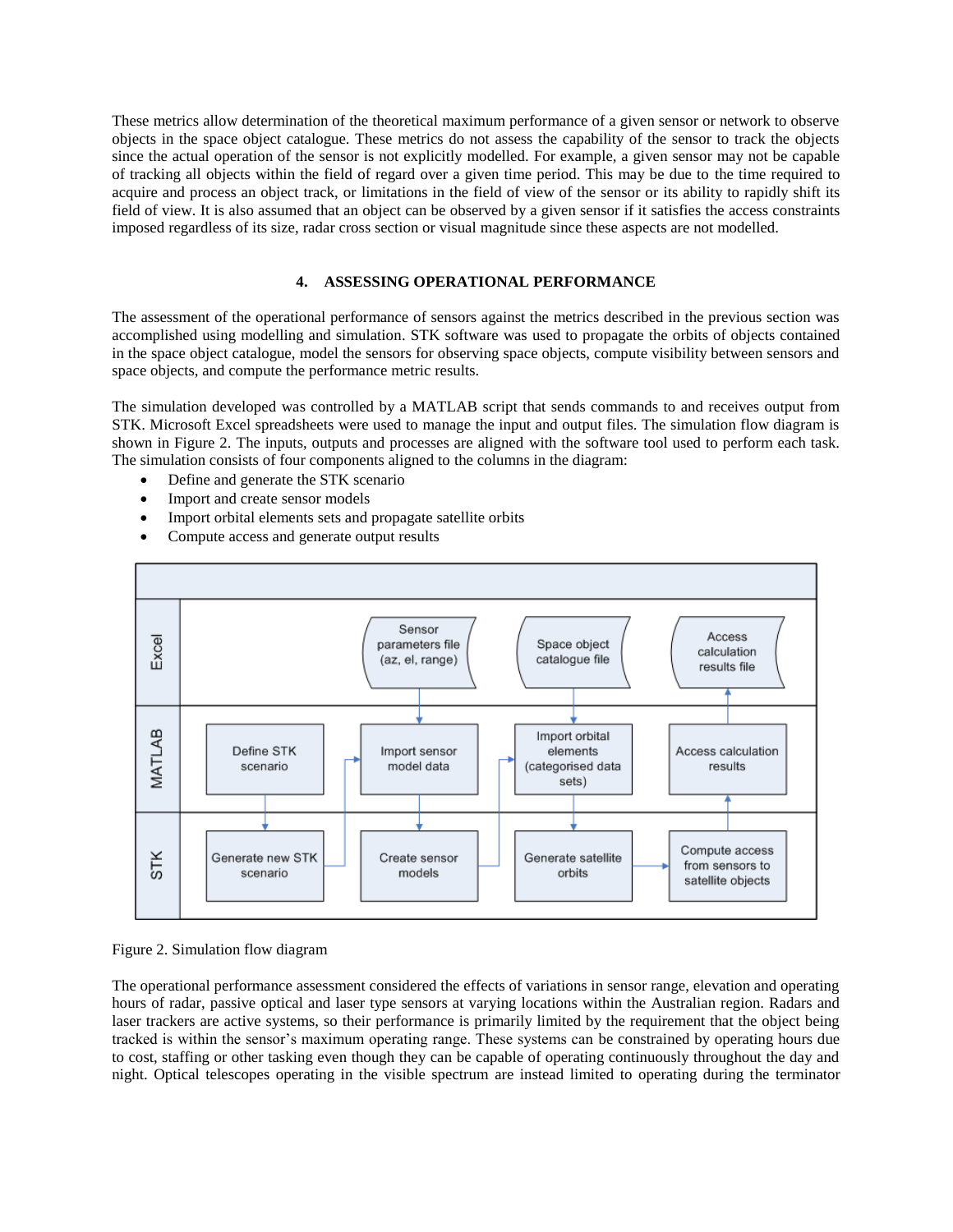periods. This requires objects being tracked to be illuminated by the sun while the sensor site is in darkness<sup>4</sup>. These conditions occur just before dawn and just after dusk.

When observing LEO objects from the ground, the rotation of the Earth makes observability performance essentially independent of site longitude. Therefore, a representative set of Australian sites was chosen for the simulations to span the full range of latitudes from Cape York, Queensland, to Casey Base in Antarctica. The set (Figure 3) includes the locations of the existing and proposed Australian SSA sensors discussed in Section 2 along with some further hypothetical locations, such as Casey Base.



Figure 3. A representative set of Australian SSA sensor locations. The dashed white line represents the equator.

As mentioned previously, three different types of sensor are considered in the analysis for conducting surveillance of space objects: passive optical, laser and radar. The system constraints placed on each of these sensor types in the analysis is presented in Table 1.

| <b>Parameter / Sensor Type</b>                  | <b>Passive Optical</b>                                                                 | Laser                                                                                  | Radar                 |
|-------------------------------------------------|----------------------------------------------------------------------------------------|----------------------------------------------------------------------------------------|-----------------------|
| <b>Minimum elevation</b>                        | 20 degrees                                                                             | 20 degrees                                                                             | 10 degrees            |
| <b>Maximum</b> range                            | Unconstrained for LEO                                                                  | $2000 \mathrm{km}$                                                                     | Unconstrained for LEO |
| <b>Operating hours</b>                          | Terminator periods where<br>the object is sunlit and the<br>sensor site is in darkness | Terminator periods where<br>the object is sunlit and the<br>sensor site is in darkness | 12 hours per day      |
| <b>Minimum observation</b><br>time <sup>5</sup> | 30 seconds                                                                             | 30 seconds                                                                             | 30 seconds            |

Table 1. Sensor types and system constraints

<sup>&</sup>lt;sup>4</sup> For this analysis site darkness is considered to be nautical twilight, which occurs when the sun is at least 12 degrees below the horizon [\[7\]](#page-9-6). This is modelled in STK by setting the maximum sun elevation angle from the sensor site for access calculations to -12 degrees.

<sup>&</sup>lt;sup>5</sup> This refers to the minimum time that an object must be visible to the sensor based on access constraints to be considered observable. This is used to account for target acquisition and tracking time required by a sensor observing space objects.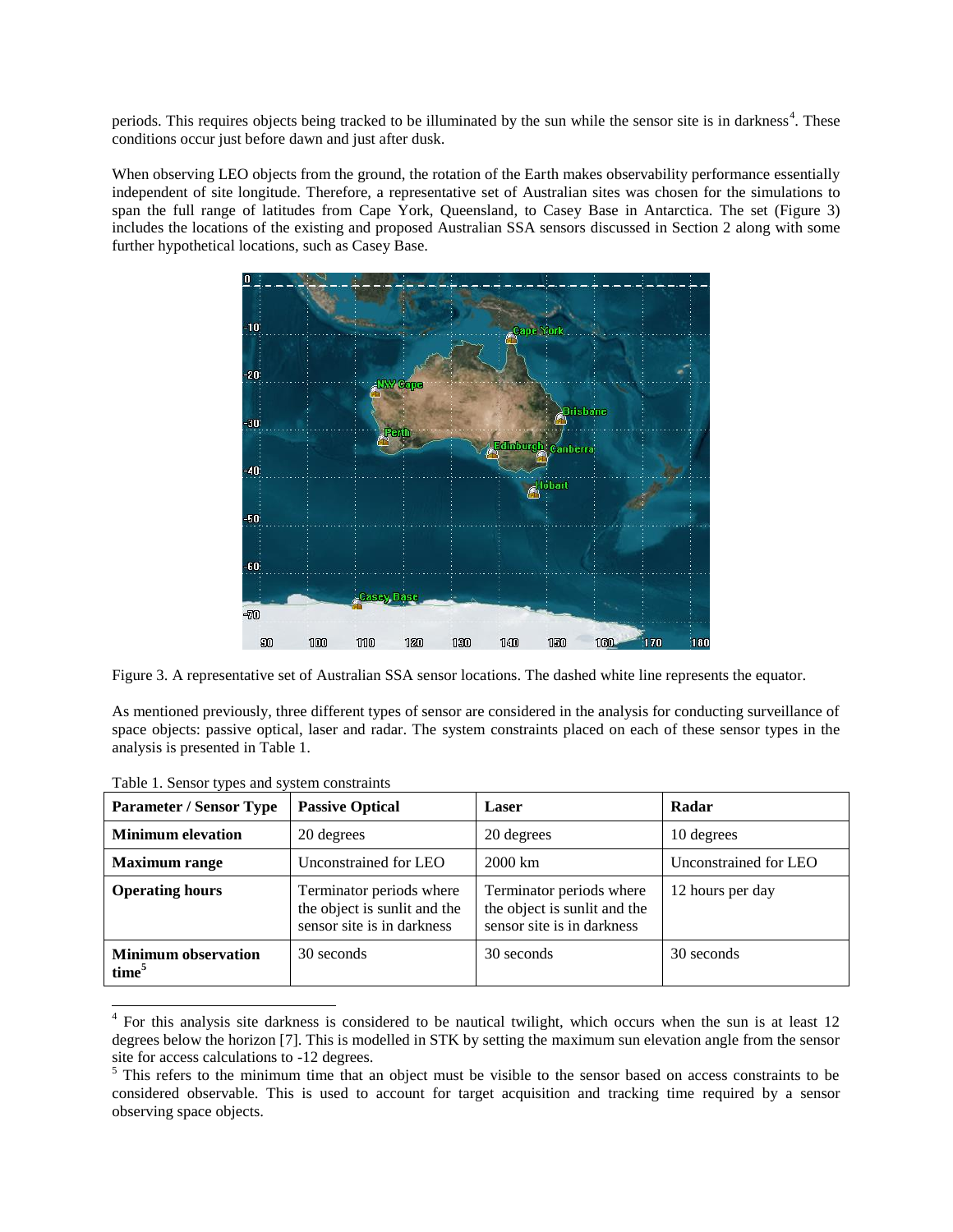### **5. RESULTS**

Simulations used space object catalogue data from Celestrak [\[8\]](#page-9-7) and corresponding TLEs from Space-Track [\[9\]](#page-9-8). While both websites essentially contain the same information that forms the space object catalogue, the data from Celestrak was used in addition to the Space-track TLEs since it could be easily imported and manipulated in an Excel spreadsheet for input into MATLAB. Simulations were run for 30 days duration. Due to computational limitations at the time it was not possible to run the simulations for longer. However, seasonal variations can have a significant effect on the performance of optical systems. To compensate for this effect it is necessary to either run a longer simulation (say over a period of at least one year) or run multiple simulations over different months. Results are presented here for optical systems using simulations run during both winter and summer months to show these seasonal variations in performance.

Simulations commenced on the first day of the months of December 2013 (southern hemisphere summer) and August 2014 (southern hemisphere winter) at 00:00 UTC. These input data sets were used in previous analyses. Objects were propagated forward over 30 days using the SGP4 algorithm implemented in STK. A single TLE was used for each object and not updated during the simulation. TLE data sets were downloaded from Space-Track corresponding to the first day of each month considered in the simulations.

The performance of individual sensors for observing objects in the catalogue (first metric) was extremely good across all locations for the radar type sensor, but varied considerably for the passive optical systems depending on the month. Figure 4 shows the percentage of observable objects in LEO for different sensor types at each of the locations shown in Figure 3. The December 2013 optical result for Casey Base is not shown since for this month no objects in the LEO catalogue were observable.



Figure 4. Observable objects for different sensors types and locations

Excluding some optical results for Casey base, the frequency of observations decreases as the site approaches the equator (Figure 5). This is most likely due to sites further away from the equator being able to observe more orbits of objects in the highly populated sun synchronous orbital region (around 98 degrees inclination). The results for Casey base show both the overall advantages of high latitudes for all sensors, along with the degree to which these advantages are heavily modified by seasonal factors for optical sensors.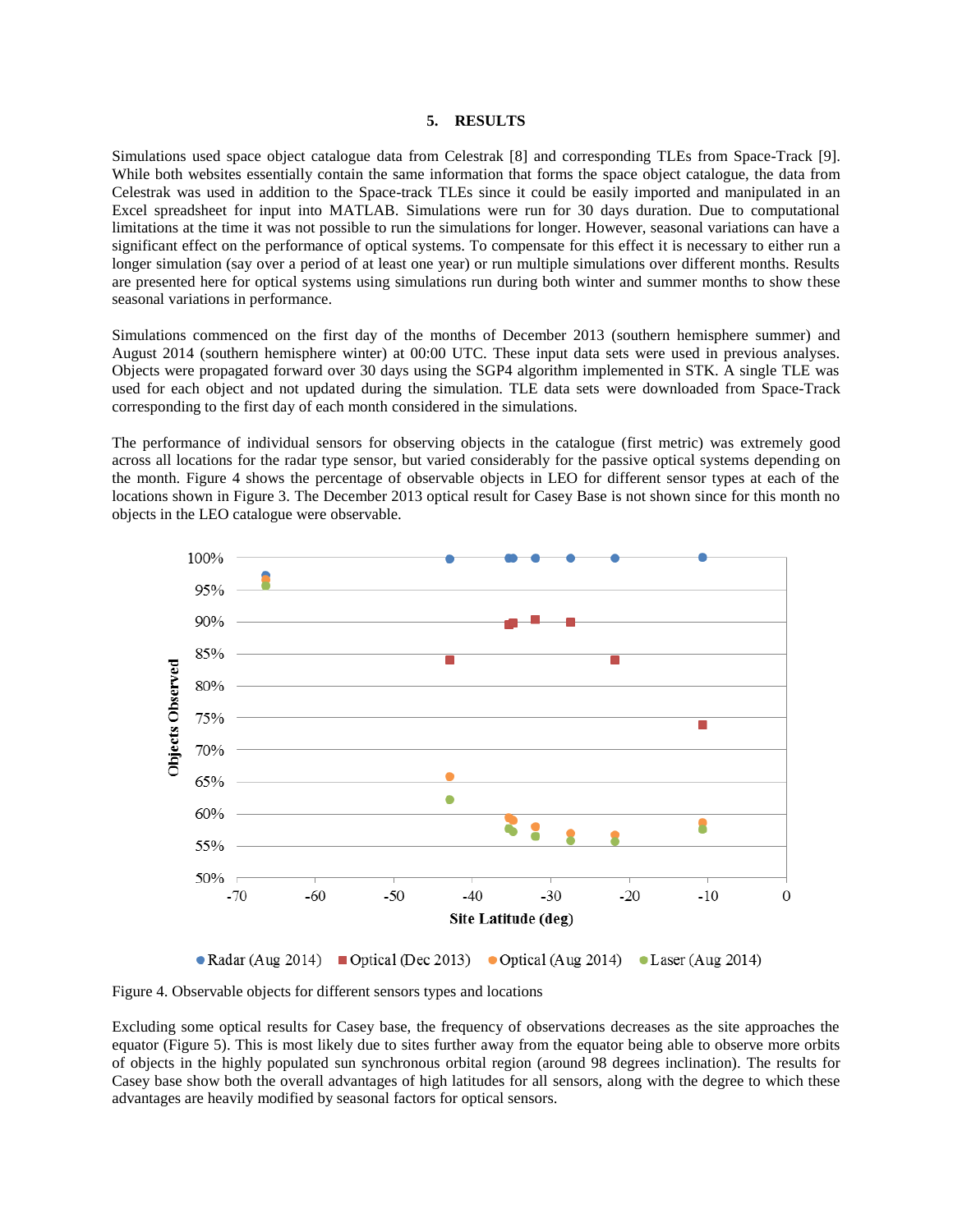

Figure 5. Frequency of observations. Shown as observable orbits for different sensor types and locations.



• Radar (Aug 2014) • Optical (Dec 2013) • Optical (Aug 2014) • Laser (Aug 2014)

Figure 6. Mean across all objects of the longest observation gap for different sensor types and locations. For a typical LEO orbital period of 90 minutes, 48 orbits (dashed line) is the equivalent of 3 days.

Performance differences between optical and radar sensor types are primarily due to their hours of operation. While passive optical systems are restricted to operation during the terminator periods, radar sensors can potentially operate continuously throughout the day and night. The effect of radar operating hours at North West Cape on observed objects and orbits, and access gaps are shown in Figures 7 and 8 respectively. There appears to be minimal benefit in operating a radar for more than 12 hours per day in terms of the percentage of the catalogue that is observable (Figure 7). Longer operating hours will, however, provide more opportunities to observe objects. Similarly, access gaps increase significantly as operating hours are reduced below 8 hours per day (Figure 8).

A dashed line is shown in Figures 6 and 8 to represent the number of orbits that a LEO object with orbital period of 90 minutes would be unobservable for 3 days. Figure 8 shows that a mean longest observation gap of less than 48 orbits (the dashed line) is achieved when operating for at least 8 hours per day. Long gaps between observations of space objects could lead to unacceptable position accuracies. However, TLEs propagated forward for 3 days still have reasonable accuracy. A study by Gangestad *et al.* [\[10\]](#page-9-9) comparing positional differences of propagated TLEs and high precision Global Positioning System (GPS) fixes for a CubeSat formation orbiting at 480 by 780 km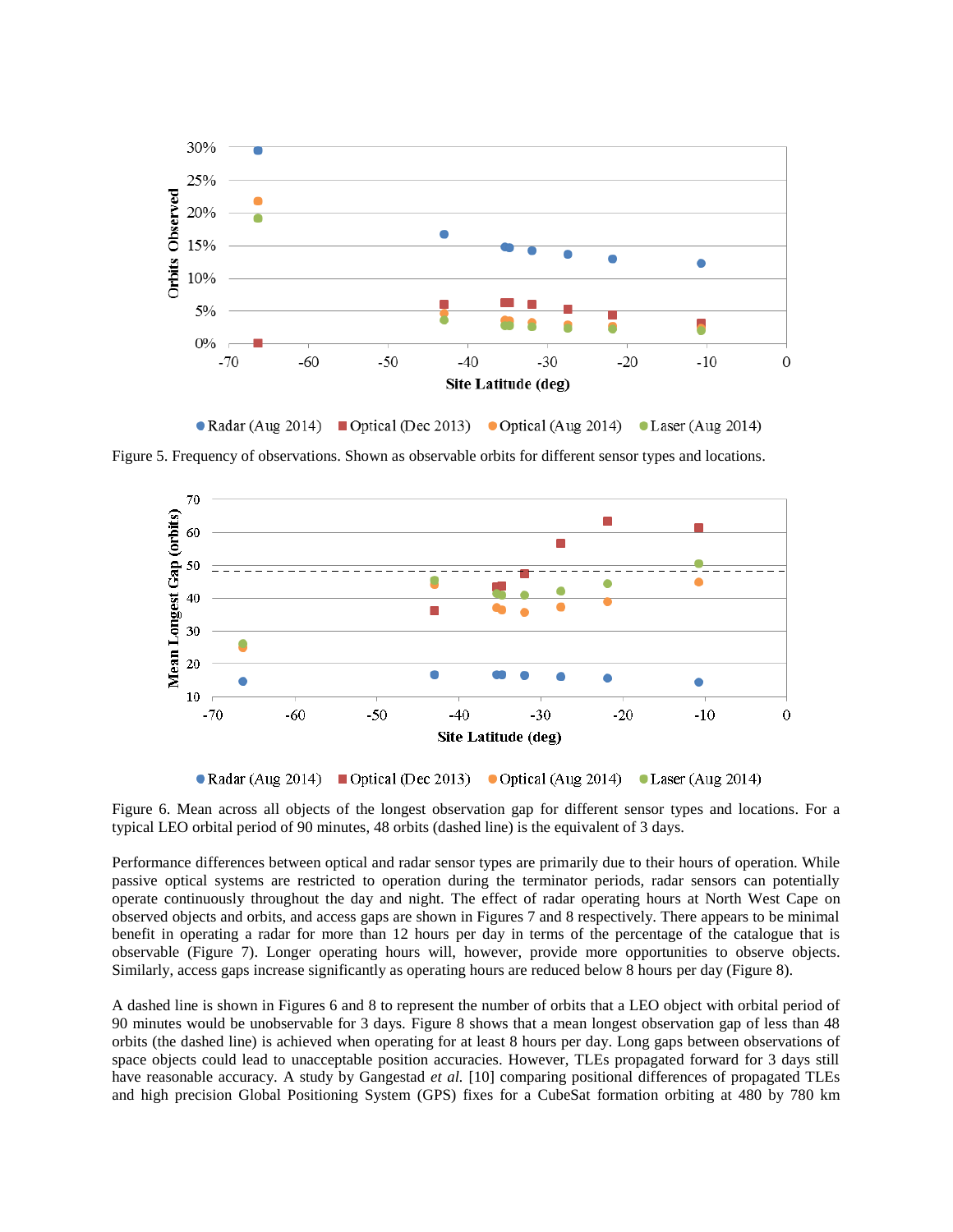altitude showed that the error growth for TLEs can be in the order of 25 km along track and 1 km both cross-track and radially after propagating forward 3 days. Although error growth for the along track component was shown to grow exponentially and be much more significant than for the cross-track and radial components. A study investigating the accuracy of TLEs for the GPS constellation by Kelso [\[11\]](#page-9-10) showed a similar trend in error growth although there was significant variation between the different satellites analysed.





Figure 7. The effect of radar operating time on observed objects and orbits at North West Cape, Western Australia





Figure 8. The effect of radar operating time on access gaps for North West Cape, Western Australia. For a typical LEO orbital period of 90 minutes, 48 orbits (dashed line) is the equivalent of 3 days.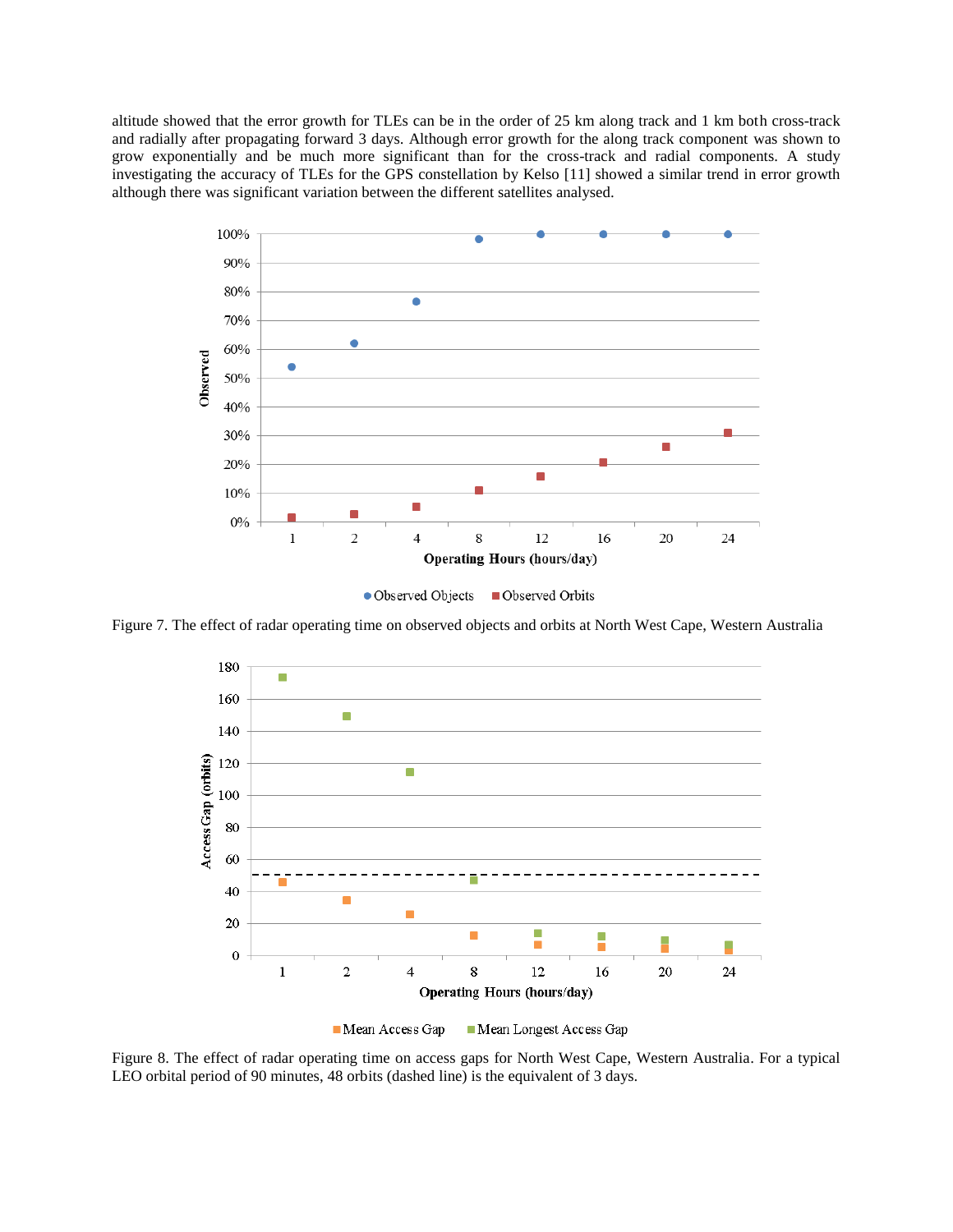Range limitations can also impact performance of radars and laser sensors. Simulation results varying the maximum range parameter in Table 1 between 200 and 2000 km showed that a range of at least 1500 km is required for adequate observability performance of LEO objects<sup>6</sup>. The results presented above for the laser sensor were range limited to 2000 km. When compared to the optical sensor for the same month, there was a slight degradation in observability performance although this was not significant. The proposed C-Band radar at North West Cape is not range limited for objects in LEO.

The third system constraint explored was elevation. Radars are capable of operating very close to the horizon (down to a minimum elevation of 5 degrees or less) but can be restricted by terrain obscuration or radiation safety requirements. Telescopes can also be affected by terrain obscuration but are primarily limited from operating close to the horizon due to atmospheric distortion. Typically telescopes conducting SSA will operate at elevations of at least 15 to 20 degrees. The elevation constraint had the least impact on observability performance compared with range and operating time constraints. When the minimum elevation was increased from 5 to 45 degrees, there was a small decrease in the percentage of objects observed but the frequency of observations decreased significantly.

#### **6. CONCLUSIONS**

This paper presented an overview of some of the SSA operational analyses conducted within JOAD, DST Group of the Australian Department of Defence. The work to date has explored the operational performance of Australianbased sensors for observing objects in the unclassified space object catalogue. A modelling and simulation approach was employed using STK software to develop high-level models of sensors and their locations and run simulations to determine which objects in the current catalogue could be observed, how often they are observed, and the duration between consecutive observation opportunities for each object.

The simulation results revealed that for the Australian mainland latitudes there was minimal variation in the percentage of observable objects for the radar type sensor, which could observe almost all objects in the LEO catalogue. For the optical and laser sensor types, there was significant variation due to seasonal effects.

Performance determinants of sensor systems, such as range, elevation limits and operating hours, were also explored given the impact they can have on observability performance. The key result discovered was that operating a radar type sensor for more than 12 hours per day gave little or no increase in the percentage of observable objects but did provide more observation opportunities of the objects that are observable.

## **7. FUTURE WORK**

The focus of this work, undertaken within the DST Group JOAD program, has been on operational analysis studies assessing the observability of objects in the catalogue by independent sensors. However, the more important question of how Australian based sensors might add value to an existing network such as the SSN is yet to be answered. This will be explored in future studies but will require better information to model existing SSN sensors and development of new metrics for assessment. The first step in this process might be to develop sensor diversity metrics to determine which parts of an orbit are observed by globally dispersed sensors. Orbital estimation accuracy is significantly improved when an object is observed at different points around its orbit [\[12\]](#page-9-11). This could be achieved by either observing both ascending and descending passes from a single site, or by observing the object from widely separated locations, although a suitable metric to analyse this is yet to be developed.

Another consideration for this work is optimising locations for a network of Australian SSA sensors. Initial work has applied the modelling and simulation techniques described here to determine the best locations for a second SSA sensor in the Australian region if the location of the first sensor is fixed at North West Cape, Western Australia. This work will be expanded to consider multiple sensors in an indigenous network and how they might produce an independent space object catalogue.

 $\overline{a}$ 

 $6$  A sensor with a maximum range of 1500 km and operating for 12 hours per day still observed around 95% of objects in the LEO catalogue for the August 2014 simulation.